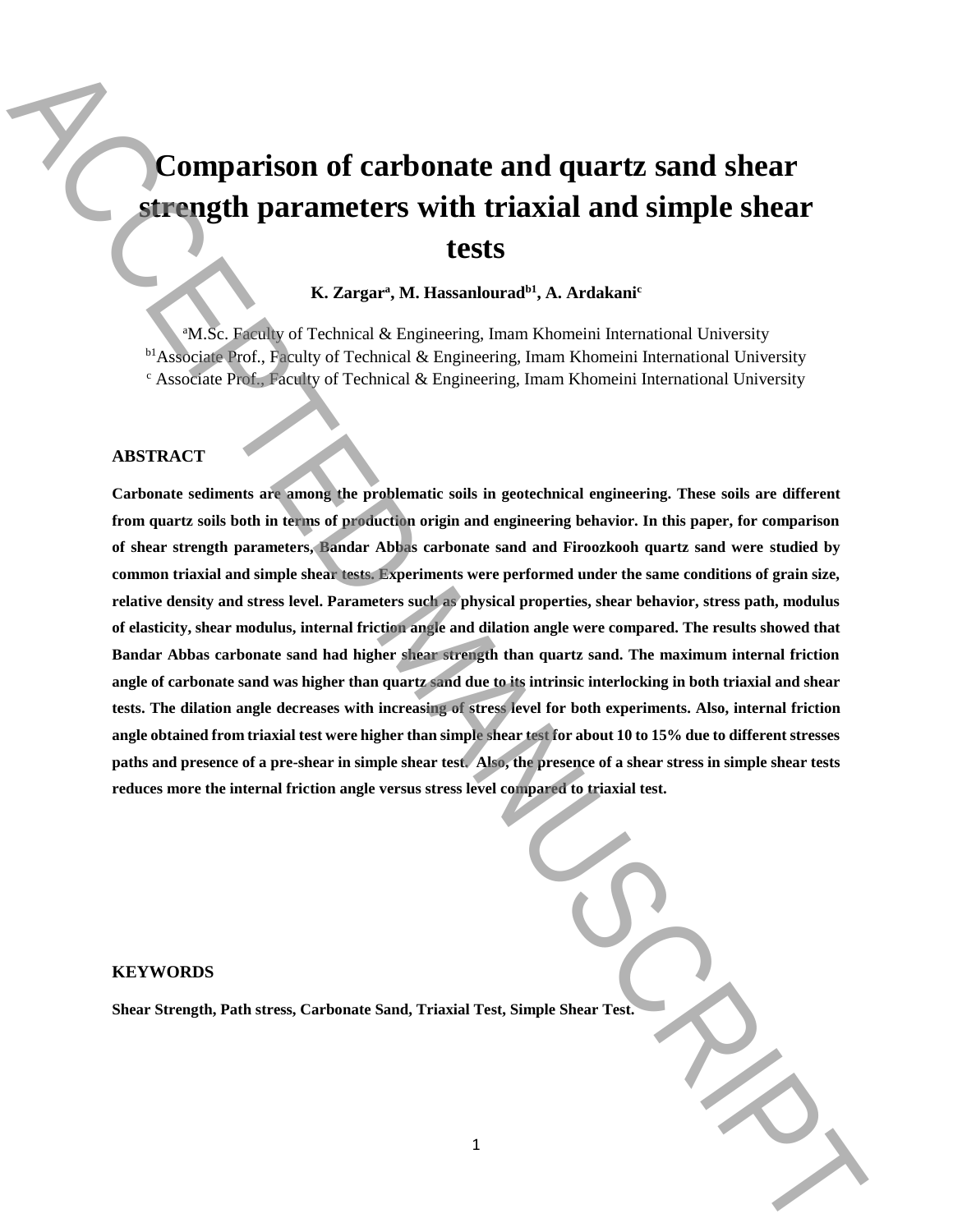# **1. Introduction**

Carbonate soils contain significant amounts of calcium carbonate and differ from quartz soils in engineering behavior. Carbonate sediments are one of the problematic soils in geotechnical engineering. These soils have biological, mechanical and chemical origins and are found all over the world. Also, the degree of cementation of carbonate soils varies considerably. Usually these soils have high porosity between grains, irregularity, fragility and high compressibility potential.

Coop et al. (2004), Zhang et al. (2020), by conducting several experiments on carbonate sand, found that grain crushing was a major factor in determining the shear strength and dilation angle [1, 2]. Brands (2012) stated that the volumetric behavior of carbonate sands is different from that of quartz sands. He also found that with increasing the normal stress in simple shear test, the maximum internal friction angle of carbonate sand decreases more than quartz sand due to the brittleness of the grains [3]. Hassanlourad et al. (2014), Wang et al. (2019) examined the carbonate sand and stated that the shear strength of these sands depends on soil particle size distribution, grains shape and carbonate particles structure and the presence of intergranular cavities has a great effect on shear strength [4, 5]. Rasouli et al. (2016), by examining Chabahar carbonate sand and Firoozkooh quartz sand, found that with the confining stress increase, the dilation angle of both sands decreases. In carbonate sand, the dilation angle decreases more due to the crushing of the grains [6].

## **2. Methodology**

In this research, two types of carbonate and quartz sand have been used. The carbonate sand was obtained from Bandar Abbas and Firoozkooh sand were used as a quartz sand. BS-1377 standard was used to determine the percentage of calcium carbonate content in sands. 28 triaxial tests were performed according to ASTM D7181 standard and 24 simple shear tests were performed according to ASTM D6528 standard. Samples were made with two loose relative densities (30%) and dense relative densities (70%) by dry pouring method. The triaxial experiments were performed under confining stresses of 50, 100, 200, 300, 400, 500 and 600 kPa. Simple shear samples were also tested under vertical stresses of 50, 100, 200, 300, 400 and 500 kPa. All tests were done in dry condition.

#### **3. Result and discussion**

Deviator stress versus axial strain diagrams resulted from triaxial tests for Bandar Abbas and Firoozkooh sands in loose and dense conditions under the same conditions in terms of relative density and confining stress, showed that shear strength of Bandar Abbas carbonate sand is higher than Firoozkooh quartz sand. Shear stress versus shear strain diagrams obtained from simple shear tests for the two sands of Bandar Abbas and Firoozkooh in loose and dense conditions illustrated that with increasing the relative density and vertical stress, the amount of shear strength increases. By comparing the two stress paths of two experiments, it was seen that the triaxial experiment has a larger stress path than the simple shear test under the same conditions of relative density and stress vel.

According to the results, the maximum internal friction angle of the carbonate sand at the same relative density and stress is considerably higher than that of quartz sand (Fig. 1). This is a topic that has been reported by most previous researchers. This indicates an interlocking of the carbonate grains. Also, increasing the relative density increases the maximum internal friction angle of soil. Also, Increasing the vertical stress in the simple shear test reduces the maximum internal friction angle of both sands. Figure 1 shows also that the peak internal friction angle obtained from triaxial tests is more than that of simples shear tests due to different stress paths of two experiments and specially presence of a pre-shear stresses in simple shear test during initially consolidation phase. Notice that the samples are consolidated isotopically in common triaxial test. Calculations showed that peak internal friction angle is 10 to 15% more, as an average, for carbonate sand in comparison with quartz sand. According to the tests results, it was seen that, the amount of dilation angle of carbonate sand is higher than quartz sand due to its intrinsic interlocking and its decrease rate is greater with increasing of stress level (confining pressure in triaxial tests and vertical stresses in simple shear tests) because of particles crushing of carbonate sand. **1. LET CONTROLL INTERFERENCE INTO A CONTROLL INTERFERENCE INTO A CONTROLL INTERFERENCE CONTROLL INTO A CONTROLL INTERFERENCE INTO A CONTROLL INTERFERENCE INTO A CONTROLL INTERFERENCE INTO A CONTROLL INTERFERENCE INTO A C** 

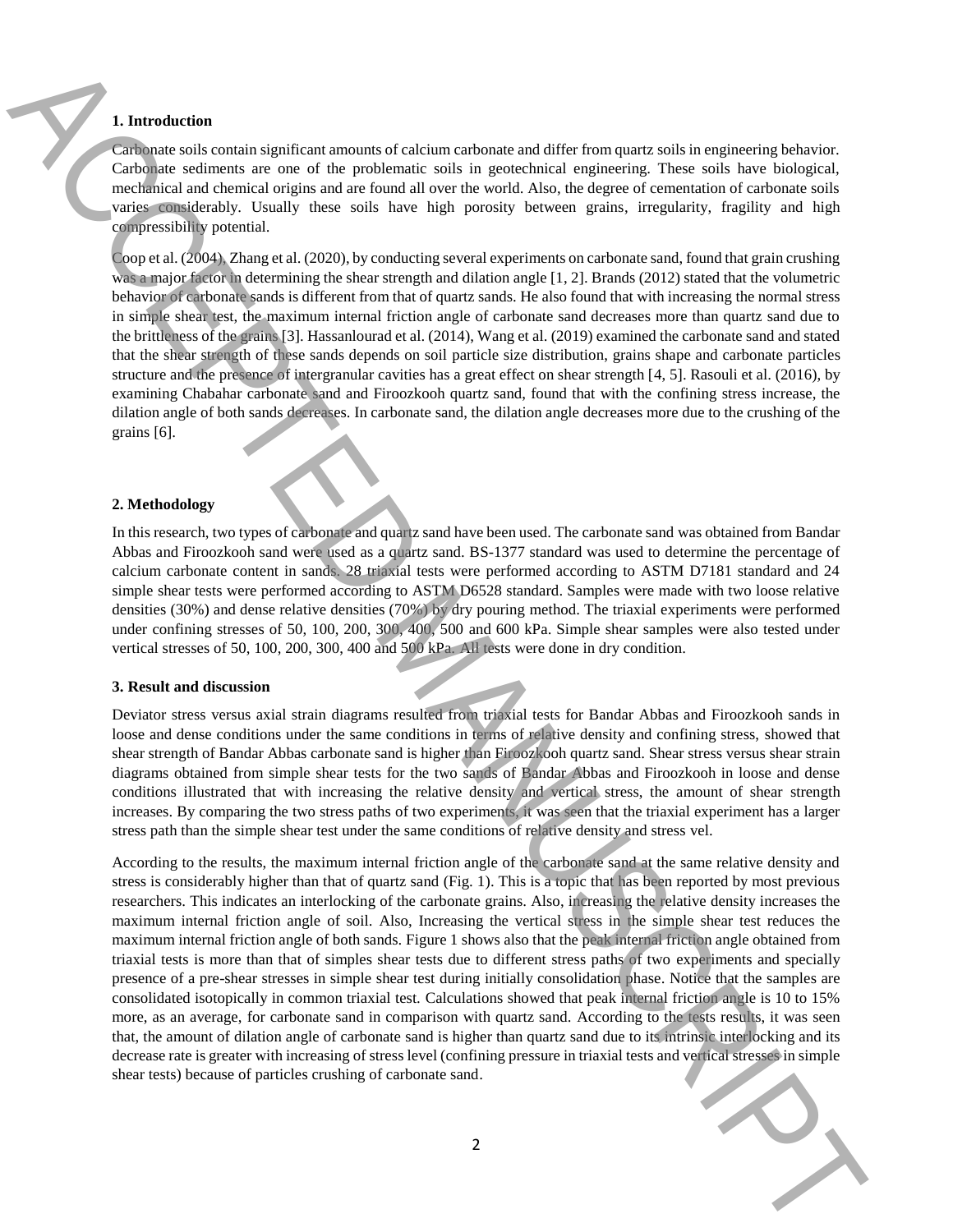

**Figure1. Internal friction angle versus confining stress**

## **4. Conclusion**

Shear strength of carbonate sand was higher than quartz sand. Also, carbonate sand showed softening behavior in both loose and dense states, while quartz sand, tends to harden, especially in loose state.

The maximum internal friction angle of carbonate sand was significantly higher than quartz sand in both loose and dense states. Also, the presence of pre-shearing in simple shear tests has a greater effect on the crushing of the carbonate grains and thus reduces more the internal friction angle compared to triaxial test.

In the simple shear test, due to presence of a pre-shear during consolidation, the overall results of the two experiments show a more internal friction angle of about 10 to 15% for the samples tested by common triaxial apparatus.

The rate of dilation drop versus the stress level in carbonate sand is more than quartz sand due to the its grains ability to crush. Also, the rate of dilation loss is higher in loose specimens because they have less initial interlocking and tightening than dense specimens.

## **5. References**

[1] M. Coop, K. Sorensen, T. Bodas Freitas, G. Georgoutsos, Particle breakage during shearing of a carbonate sand, Géotechnique, 54(3) (2004) 157-163.

[2] J. Zhang, M. Luo, Dilatancy and Critical State of Calcareous Sand Incorporating Particle Breakage, International Journal of Geomechanics, 20(4) (2020) 04020030.

[3] H. Brandes, Simple shear behavior of calcareous and quartz sands, Geotechnical and Geological Engineering, 29(1) (2011) 113-126.

[4] M. Hassanlourad, H. Salehzadeh, H. Shahnazari, Drained shear strength of carbonate sands based on energy approach, International Journal of Geotechnical Engineering, 8(1) (2014) 1-9.

[5] X. Wang, Y. Weng, H. Wei, Q. Meng, M. Hu, Particle obstruction and crushing of dredged calcareous soil in the Nansha Islands, South China Sea, Engineering Geology, 261 (2019) 105274.

[6] M. Rasouli, M. Hassanlourad, A study on geotechnical properties of four carbonates sands from southern of Iran, Modares Civil Engineering Journal, 15(4) (2016) 31-40.